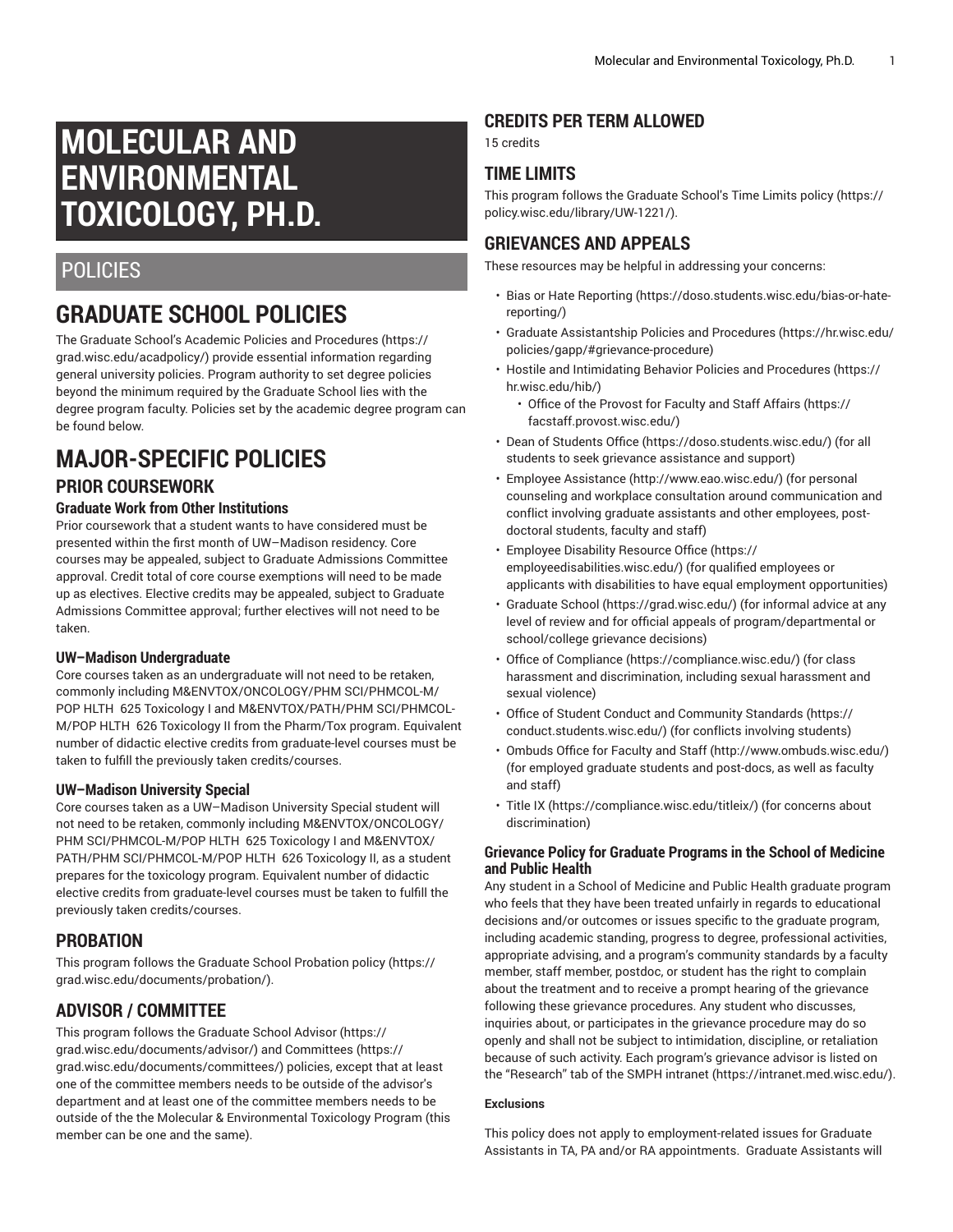utilize the Graduate [Assistantship](https://hr.wisc.edu/policies/gapp/) Policies and Procedures ([https://](https://hr.wisc.edu/policies/gapp/) [hr.wisc.edu/policies/gapp/](https://hr.wisc.edu/policies/gapp/)) (GAPP) grievance process to resolve employment-related issues.

This policy does not apply to instances when a graduate student wishes to report research misconduct. For such reports refer to the [UW-Madison](https://research.wisc.edu/kb-article/?id=84924) Policy for Reporting Research [Misconduct](https://research.wisc.edu/kb-article/?id=84924) for Graduate Students and [Postdoctoral](https://research.wisc.edu/kb-article/?id=84924) Research Associates ([https://research.wisc.edu/kb](https://research.wisc.edu/kb-article/?id=84924)[article/?id=84924](https://research.wisc.edu/kb-article/?id=84924)).

#### **Requirements for Programs**

The School of Medicine and Public Health Office of Basic Research, Biotechnology and Graduate Studies requires that each graduate program designate a grievance advisor, who should be a tenured faculty member, and will request the name of the grievance advisor annually. The program director will serve as the alternate grievance advisor in the event that the grievance advisor is named in the grievance. The program must notify students of the grievance advisor, including posting the grievance advisor's name on the program's Guide page and handbook.

The grievance advisor or program director may be approached for possible grievances of all types. They will spearhead the grievance response process described below for issues specific to the graduate program, including but not limited to academic standing, progress to degree, professional activities, appropriate advising, and a program's community standards. They will ensure students are advised on reporting procedures for other types of possible grievances and are supported throughout the reporting process. [Resources \(https://](https://grad.wisc.edu/current-students/#reporting-incidents) [grad.wisc.edu/current-students/#reporting-incidents](https://grad.wisc.edu/current-students/#reporting-incidents)) on identifying and reporting other issues have been compiled by the Graduate School.

#### **Procedures**

- 1. The student is advised to initiate a written record containing dates, times, persons, and description of activities, and to update this record while completing the procedures described below.
- 2. If the student is comfortable doing so, efforts should be made to resolve complaints informally between individuals before pursuing a formal grievance.
- 3. Should a satisfactory resolution not be achieved, the student should contact the program's grievance advisor or program director to discuss the complaint. The student may approach the grievance advisor or program director alone or with a UW-Madison faculty or staff member. The grievance advisor or program director should keep a record of contacts with regards to possible grievances. The first attempt is to help the student informally address the complaint prior to pursuing a formal grievance. The student is also encouraged to talk with their faculty advisor regarding concerns or difficulties.
- 4. If the issue is not resolved to the student's satisfaction, the student may submit a formal grievance to the grievance advisor or program director in writing, within 60 calendar days from the date the grievant first became aware of, or should have become aware of with the exercise of reasonable diligence, the cause of the grievance. To the fullest extent possible, a grievance shall contain a clear and concise statement of the grievance and indicate the issue(s) involved, the relief sought, the date(s) the incident or violation took place, and any specific policy involved.
- 5. On receipt of a written grievance, the following steps will occur. The final step must be completed within 30 business days from the date the grievance was received. The program must store

documentation of the grievance for seven years. Significant grievances that set a precedent may be stored indefinitely.

- a. The grievance advisor or program director will convene a faculty committee composed of at least three members to manage the grievance. Any faculty member involved in the grievance or who feels that they cannot be impartial may not participate in the committee. Committee composition should reflect diverse viewpoints within the program.
- b. The faculty committee, through the grievance advisor or program director, will obtain a written response from the person or persons toward whom the grievance is directed. The grievance advisor or program director will inform this person that their response will be shared with the student filing the grievance.
- c. The grievance advisor or program director will share the response with the student filing the grievance.
- d. The faculty committee will make a decision regarding the grievance. The committee's review shall be fair, impartial, and timely. The grievance advisor or program director will report on the action taken by the committee in writing to both the student and the person toward whom the grievance was directed.
- 6. If either party (the student or the person or persons toward whom the grievance is directed) is unsatisfied with the decision of the program's faculty committee, the party may file a written appeal to the SMPH senior associate dean for basic research, biotechnology and graduate studies within 10 business days from the date of notification of the program's faculty committee. The following steps will occur:
	- a. The grievant will be notified in writing, within 5 business days of the written appeal, acknowledging receipt of the formal appeal and establishing a timeline for the review to be completed.
	- b. The senior associate dean or their designee may request additional materials and/or arrange meetings with the grievant and/or others. If meetings occur, the senior associate dean or their designee will meet with both the grievant and the person or persons toward whom the grievance is directed.
	- c. The senior associate dean or their designee will assemble an ad hoc committee of faculty from outside of the student's graduate program and ask them to prepare a written recommendation on whether to uphold or reverse the decision of the program on the student's initial grievance. The committee may request additional materials and/or arrange meetings with the grievant and/or others. If meetings occur, the committee will meet with both the grievant and the person or persons toward whom the grievance is directed.
	- d. The senior associate dean or their designee will make a final decision within 20 business days of receipt of the committee's recommendation.
	- e. The SMPH Office of Basic Research, Biotechnology, and Graduate Studies must store documentation of the grievance for seven years. Grievances that set a precedent may be stored indefinitely.
- 7. The student may file an appeal of the School of Medicine and Public Health decision with the Graduate School. See the